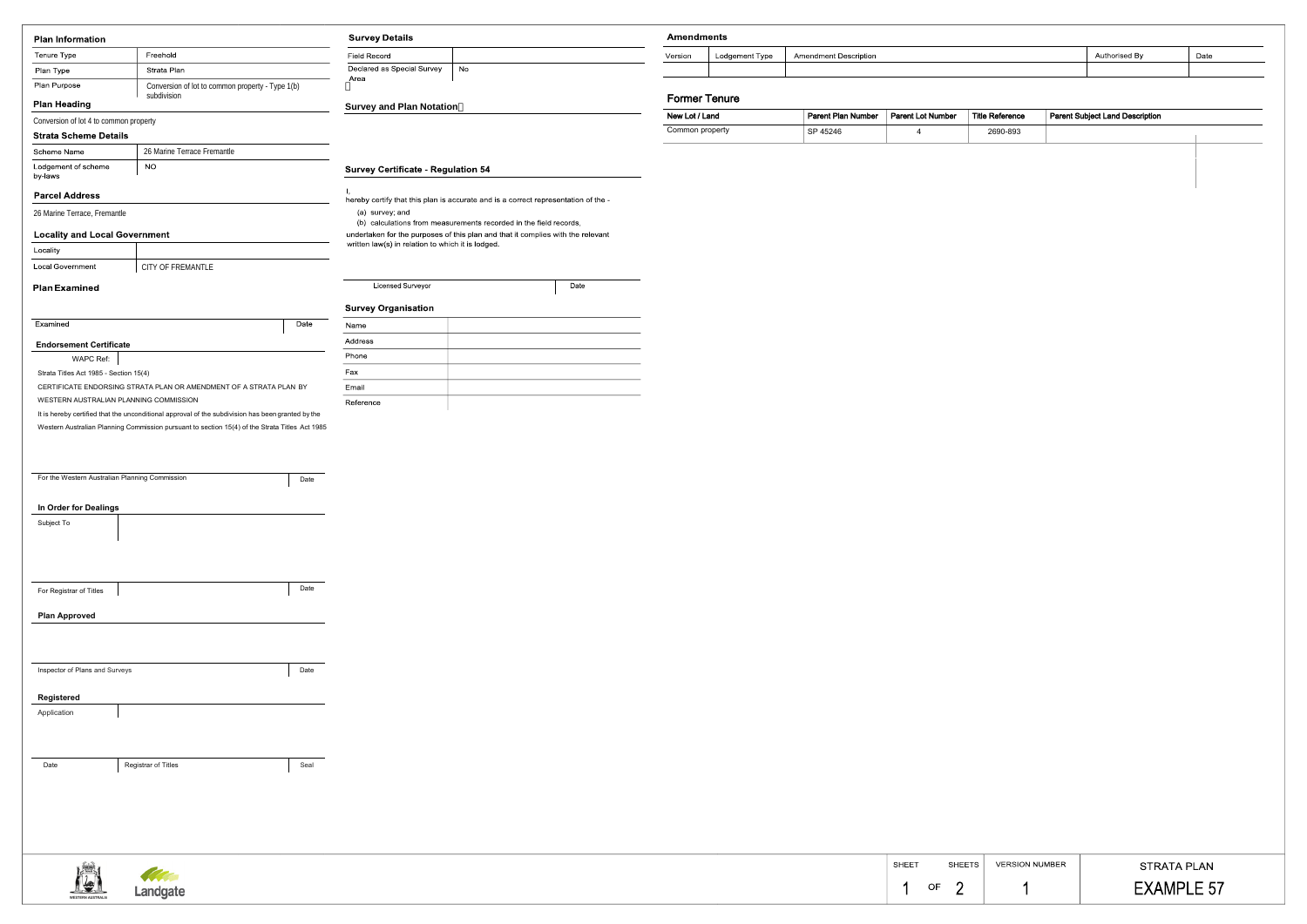



WESTERN AUSTRALIA Landgate SHEET SHEETS 2 of 4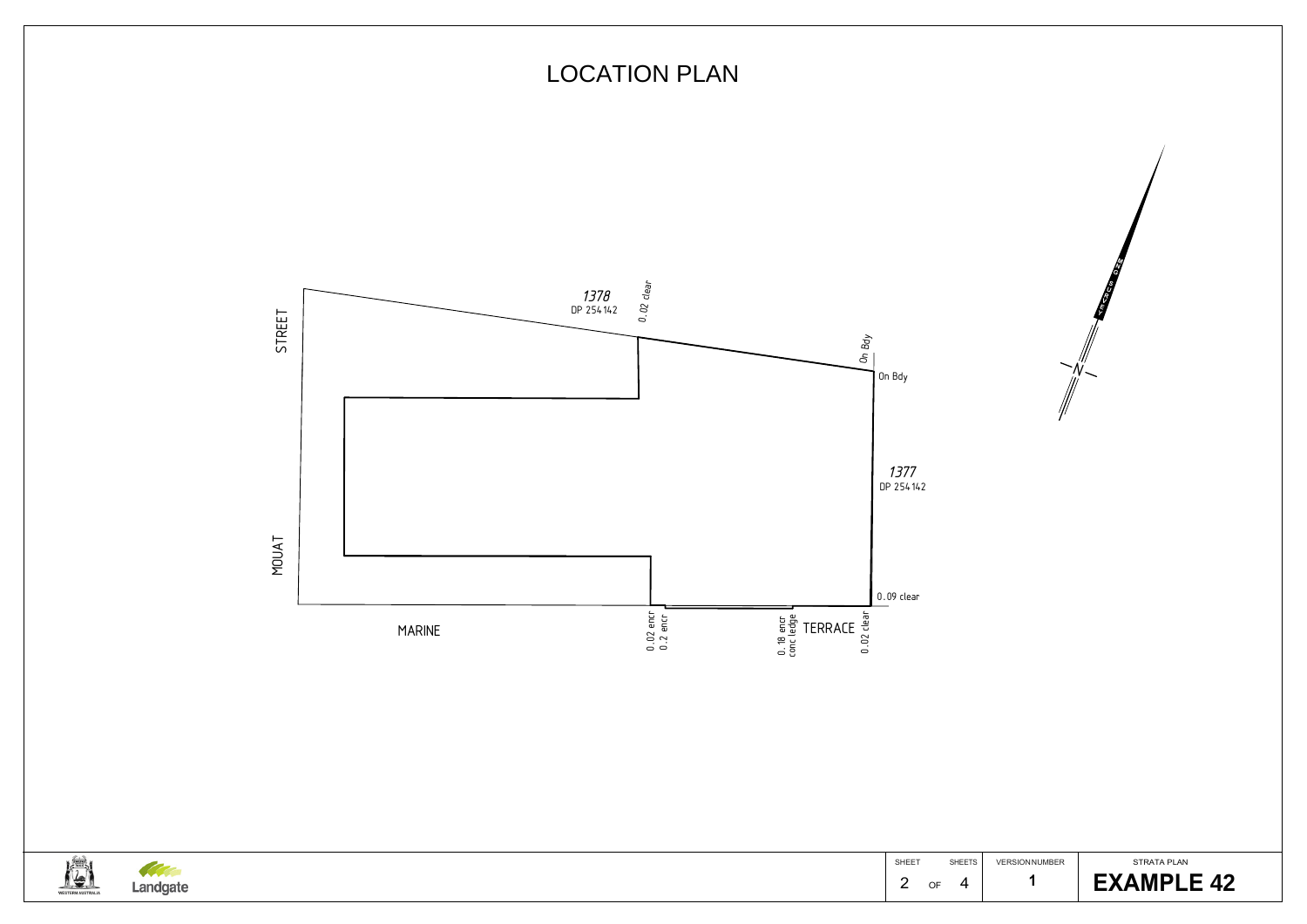

VERSION NUMBER



## GROUND FLOOR PLAN